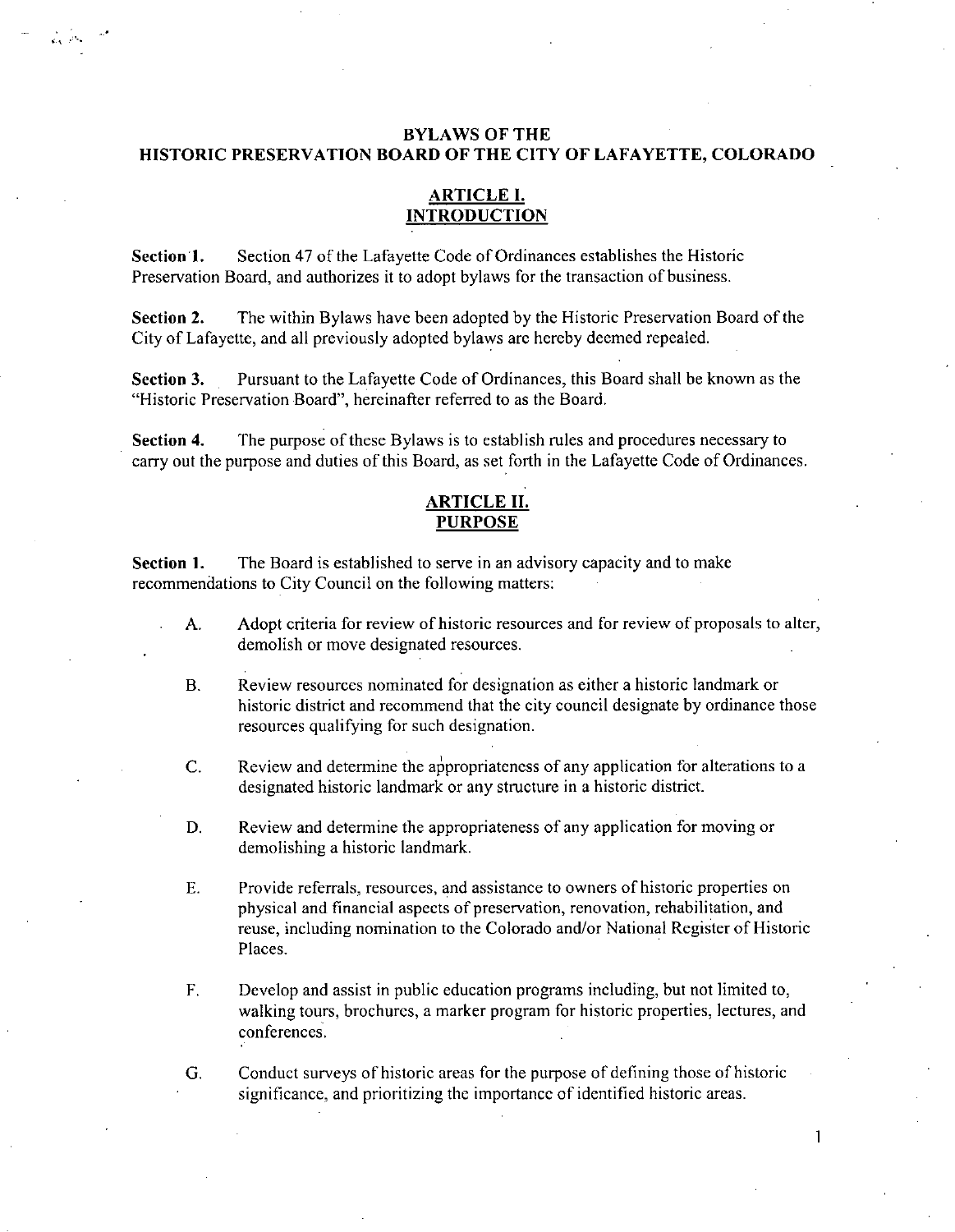- H. Advise the city council on matters related to preserving the historic character of the city.
- 1. Actively pursue financial assistance for preservation-related programs.
- J. For the purposes of variance requests pursuant to Section 26-24-4 of the Code of Ordinances, review and make findings as to whether conformance with the provisions of Chapter <sup>26</sup> would have significant adverse impacts upon the historical character of an individual landmark or <sup>a</sup> contributing building of <sup>a</sup> historic district. Such findings shall be forwarded to the board of adjustment.

### ARTICLE III. MEMBERSHIP

Section 1. Membership. The Board shall be composed of the following members:

- A. Voting Members: The Board consists of seven (7) voting members appointed by City Council.
- B. Non-Voting Members: The following non-voting members may serve on the Board: City Staff Liaison, City Council Liaison and Planning Commission:

Section 2. Alternates. There shall be up to two (2) alternate member(s) on the Board, **Section 2.** Alternates. There shall be up to two (2) alternate member(s) on the Board, appointed by City Council. The alternate member(s) shall be called upon to serve and vote in the absence of a requier member(s) at me absence of a regular member(s) at meetings of the Board. Alternates. There shall be up to two (2) at City Council. The alternate member(s) shall regular member(s) at meetings of the Board.

Section 3. Terms. The term of office for each voting member on the Board is four (4) years. There shall be no term limits.

Section 4. Vacancies. Vacancies on the Board shall be filled for the unexpired term of the vacant position by City Council appointment as soon as possible after the vacancy occurs.

Section 5. Recruitment. City Council has the sole discretion to appoint new Board members of its choosing, in the event of <sup>a</sup> vacancy. The Board, however, may recruit and recommend nominees to City Council. Each nominee shall have been <sup>a</sup> resident of the City for at least one year immediately prior to the day of his/her appointment and shall be <sup>a</sup> qualified and registered elector of the City on such day and throughout his/her tenure of office. The board may recommend any alternate member for appointment by council to <sup>a</sup> vacant position.

Section 5. Resignation. Resignations of members of the Board shall be made in writing to either the City Clerk, or to any member of the Board, which member shall forward such resignation to the City Clerk. The resignation of Board Members shall be effective immediately upon receipt and verification by the City Clerk's office.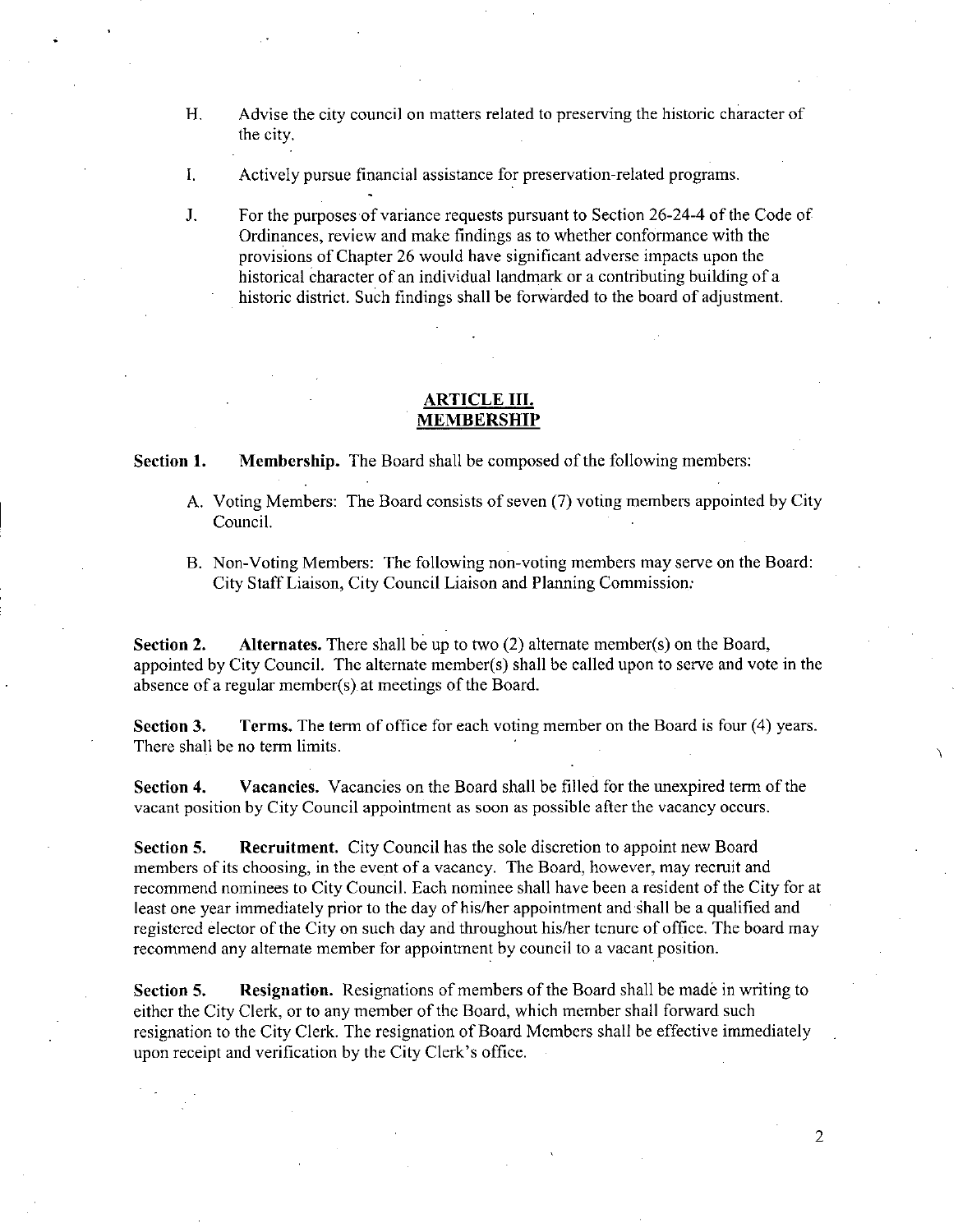Section 6. City Staff Liaison. A non-voting Staff Liaison provides the following support and assistance to the Board. Additional duties are subject to approval by the department head based on budget and available resources.

- A. Ensure that the agenda is prepared and distributed on schedule.
- B. Post notice of meetings in the official posting places (City Hall and City website), and in any additional places designated by the Board.
- C. Ensure that minutes are taken, posted and submitted to the City Clerk for the City's permanent archives.
- D. Assist the Chair during the meeting, if necessary.
- E. Ensure that actions and activities of the Board are consistent with policies and procedures of the City.
- F. Offer insights about City organization, policies, and efforts.
- G. Notify the Board of events, meetings, or circumstances when the Staff Liaison is asked to speak on behalf of the Board.
- H. Update Board's presence on the City website.
- 1. Assist in filling of vacancies.
- I. Act as point person for contact with other City liaisons, departments or boards, unless otherwise delegated.
- K. Faciliate communication among members in compliance with City of Lafayette and Colorado open meetings laws.

Section 7. City Council Liaison. A member of Lafayette City Council may be appointed by the Mayor to serve as non-voting liaison to the Board. The City Council Liaison:

A. May serve as an observer and shall serve as <sup>a</sup> resource for the Board.

B. May participate in all discussions, but is not <sup>a</sup> voting member.

- C. Represents the Board at City Council meetings.
- D. Presents the Board's position without bias.

### Section 8. Attendance Requirements.

A. Any member who has absences from two consecutive regular meetings or three regular meetings in <sup>a</sup> six-month. period shall receive <sup>a</sup> written notification from the Chair of the Board advising the member of his/her absences.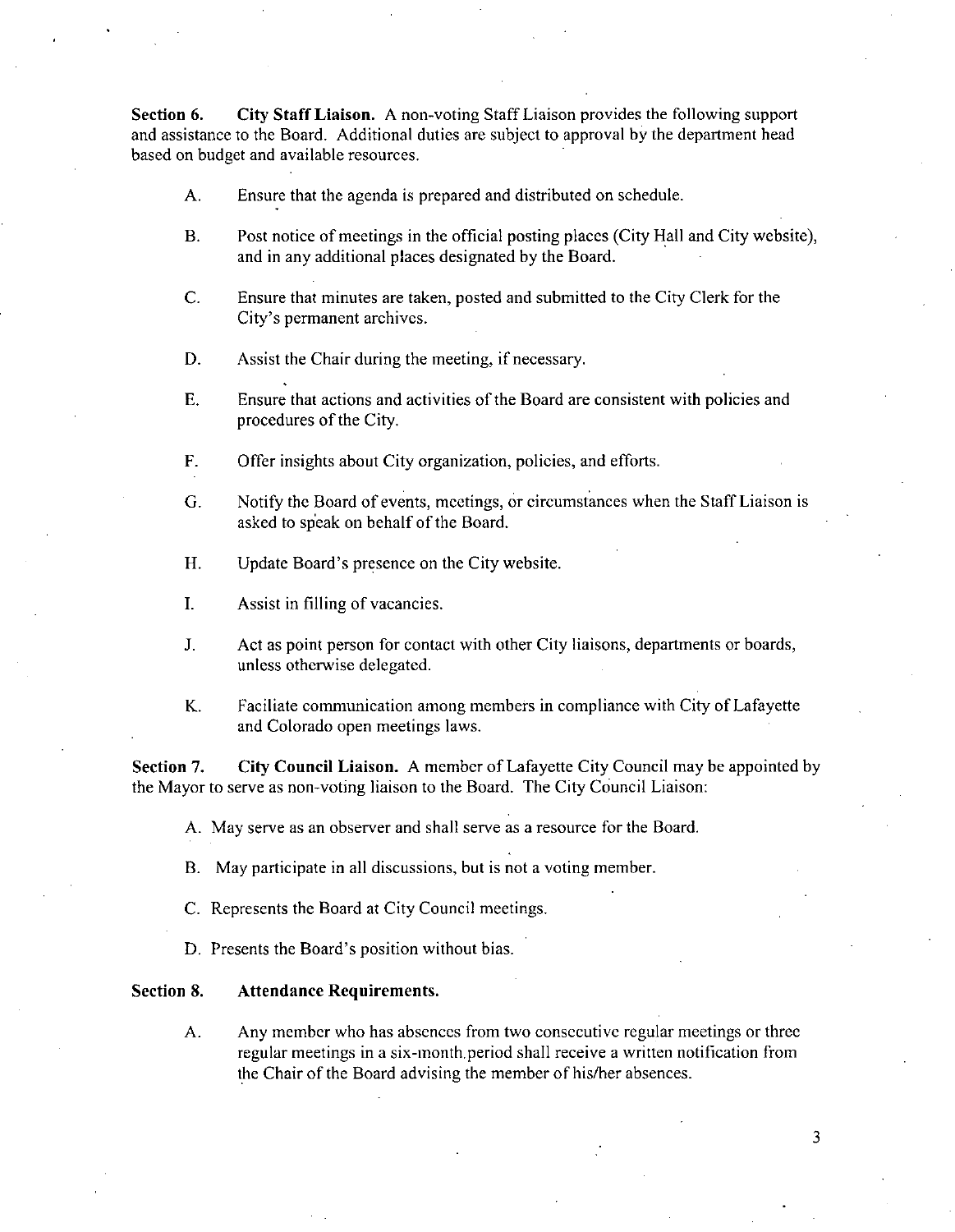B. Any member who has absences from four regular meetings in <sup>a</sup> six month period or misses three consecutive regular meetings shall be subject to dismissal as <sup>a</sup> member of the Board by the City Council of Lafayette, Colorado. The City Council shall be notified of any member of the Board who has absences from four regular meetings in <sup>a</sup> six-month period and/or any member who is absent from three regular consecutive meetings.

# ARTICLE IV. **OFFICERS**

Section 1. Officer Terms and Duties. The officers of the Board shall be a Chair and Vice-Chair. Officers shall serve one year terms.

- A. The Chair shall preside over all regular and special meetings of the Board, and shall, subject to these Bylaws and rules of procedure, decide all points of procedure, unless otherwise directed by <sup>a</sup> majority of the members present at <sup>a</sup> particular meeting. The Chair shall sign all documents of the Board, and shall serve as the primary contact between the Board and the City Staff Liaison and City Council Liaison.
- B. The Vice-Chair shall assume the duties and responsibilities of the Chair in the event the Chair is absent or unable to perform his/her duties.
- C. When both the Chair and Vice-Chair are absent, the members present shall select <sup>a</sup> member to preside over the meeting by consensus or by <sup>a</sup> majority vote.

Section 2. Elections. Officers shall be elected by the Board every January. Nominations for an officer position do not require <sup>a</sup> second. Nominees shall have an opportunity to speak to their nomination before the vote is taken. A voice vote shall be taken to elect all officers. Officers shall be elected by <sup>a</sup> majority of the members present.

Section 3. Vacancies of Officers. A vacancy in an officer position shall be filled by election at the next regular or special meeting of the Board from among the Board members. Until such election, the Vice-Chair shall serve as acting Chair, if the Chair position is vacant. All officers elected to fill <sup>a</sup> vacant officer position shall serve until the next officer election.

### ARTICLE V. MEETINGS

Section 1. Schedule. Meetings shall occur on the regularly scheduled meeting dates established for the Board. Regular meetings may be postponed, rescheduled, or cancelled by the Board, if necessary or if there is no business to conduct. If inclement weather requires that <sup>a</sup> meeting be postponed or rescheduled, the City Staff Liaison shall have the authority to reschedule or postpone the meeting, and shall promptly notify all Board members accordingly. A record of the cancellation, postponement and rescheduling must be written into the minutes of the next meeting.

Section 2. Public Meetings. All meetings of the Board shall be open to the public, pursuant to the Lafayette Municipal Code and Colorado law. All meetings of <sup>a</sup> quorum, or of three or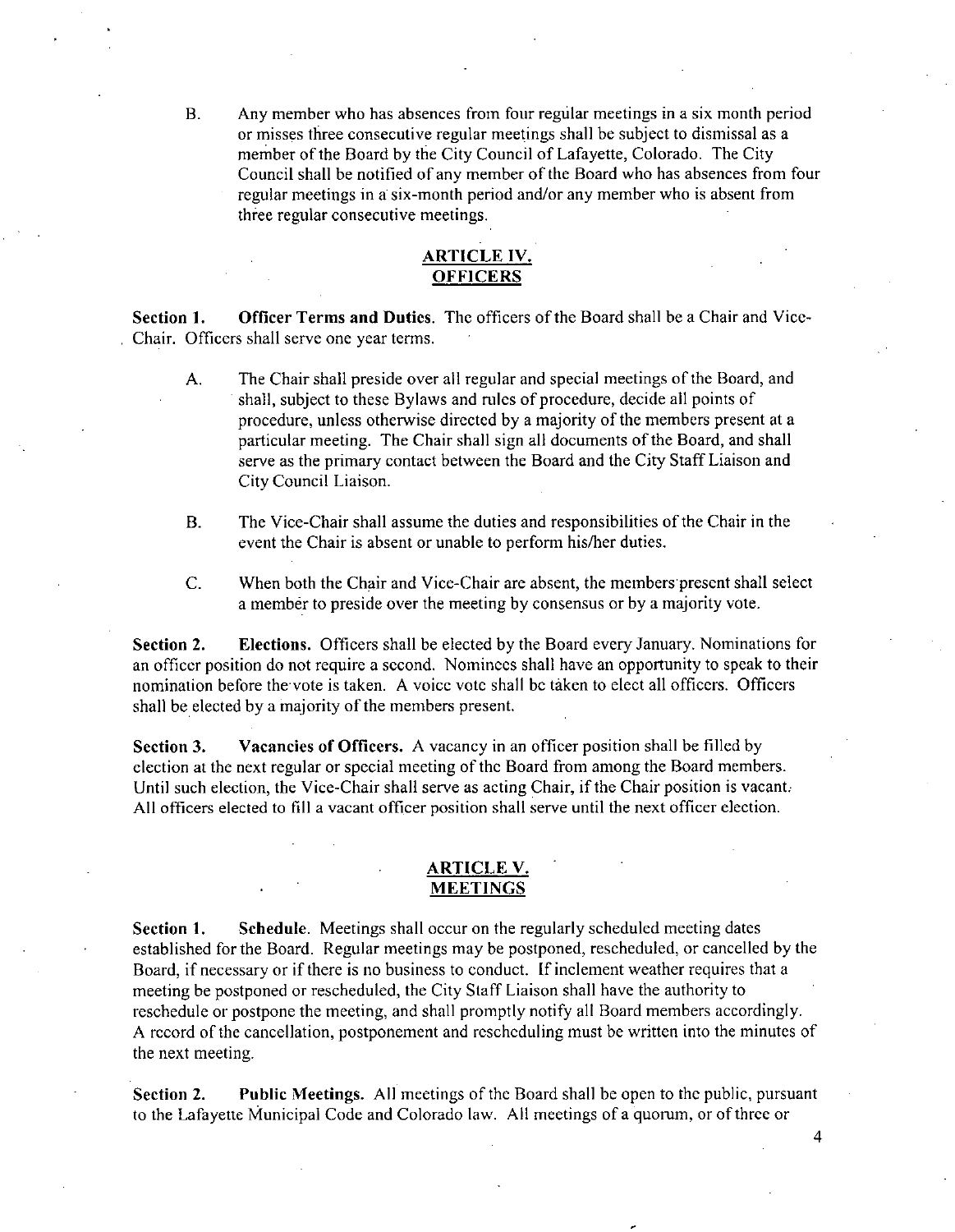more members of the Board, at which any public business is discussed or at which any formal action may be taken, shall constitute <sup>a</sup> meeting for purposes of this section.

Section 3. Notice of Meetings. Meeting agendas shall be posted in compliance with the Lafayette Code of Ordinances and Colorado law. The Lafayette City Council has determined Larayette Code of Ordinances and Colorado law. The Larayette City Council has determined<br>that City Hall and the City's Website are the designated posting places for meeting notices of the Board. The meeting agenda shall be posted as notice of <sup>a</sup> meeting. The Board may designate additional posting places in for its agendas at its first meeting of each year. Notice of any regular or special meeting shall be posted in the designated posting places no less than 24 hours prior to the holding of such meeting, unless an emergency requires posting within <sup>24</sup> hours of the meeting time. Any executive session must comply with applicable law.

Section 4. Special Meetings. Special meetings may be called by the Chair plus one regular Board member. When <sup>a</sup> special meeting is scheduled, all Board members must be notified at least twenty-four (24) hours prior to the time set for such meeting by phone and written notice least twenty-four (24) hours prior to the time set for such meeting by phone and written notice<br>(via fax, e-mail, or hand delivery), including a listing of all items to be considered (agenda) at the special meeting, unless an emergency requires posting within less than <sup>24</sup> hours prior to such meeting. Formal action taken at <sup>a</sup> special meeting called in accordance herewith shall be considered as though it were taken in <sup>a</sup> regular meeting for those, and only those, matters referred to in the agenda contained in the notice of the meeting.

#### Section 5. Quorum; Voting Required.

- A. A majority of the voting members of the Board in office shall constitute <sup>a</sup> quorum. In the absence of <sup>a</sup> quorum, no business shall be conducted by the Board, except rescheduling of the meeting, except as otherwise provided in subparagraph D. of this Section 5., below.
- B. All voting members of the Board shall have equally weighted votes.
- C. All members are required to vote unless recused or disqualified from voting pursuant to the provisions of the Lafayette Code of Ethics (Chapter <sup>42</sup> of the Lafayette Code of Ordinances).
- D. If any Board members are disqualified from voting pursuant to the Lafayette Code of Ethics, and such disqualification causes the Board to lose its quorum (as defined by these Bylaws) on the matter before the Board, the matter shall be tabled until the next meeting at which <sup>a</sup> sufficient number of qualified Board members are present to constitute <sup>a</sup> quorum. In the event that the number of disqualifications are such that tabling the matter will not result in a quorum of qualified Board members, the quorum necessary to conduct that item of business shall be adjusted to consist of at least fifty percent of those members not disqualified.

Section 6. Rules of Procedure. The Board may adopt its own rules of procedure, or may conduct its meetings in accordance with Robert's Rules of Order.

Section 7. Decision-Making. Decisions of the Board shall be approved by <sup>a</sup> majority of the members present at the meeting. Any member may make <sup>a</sup> motion, which must be seconded for further consideration. All voting on motions shall be by roll-call or voice vote.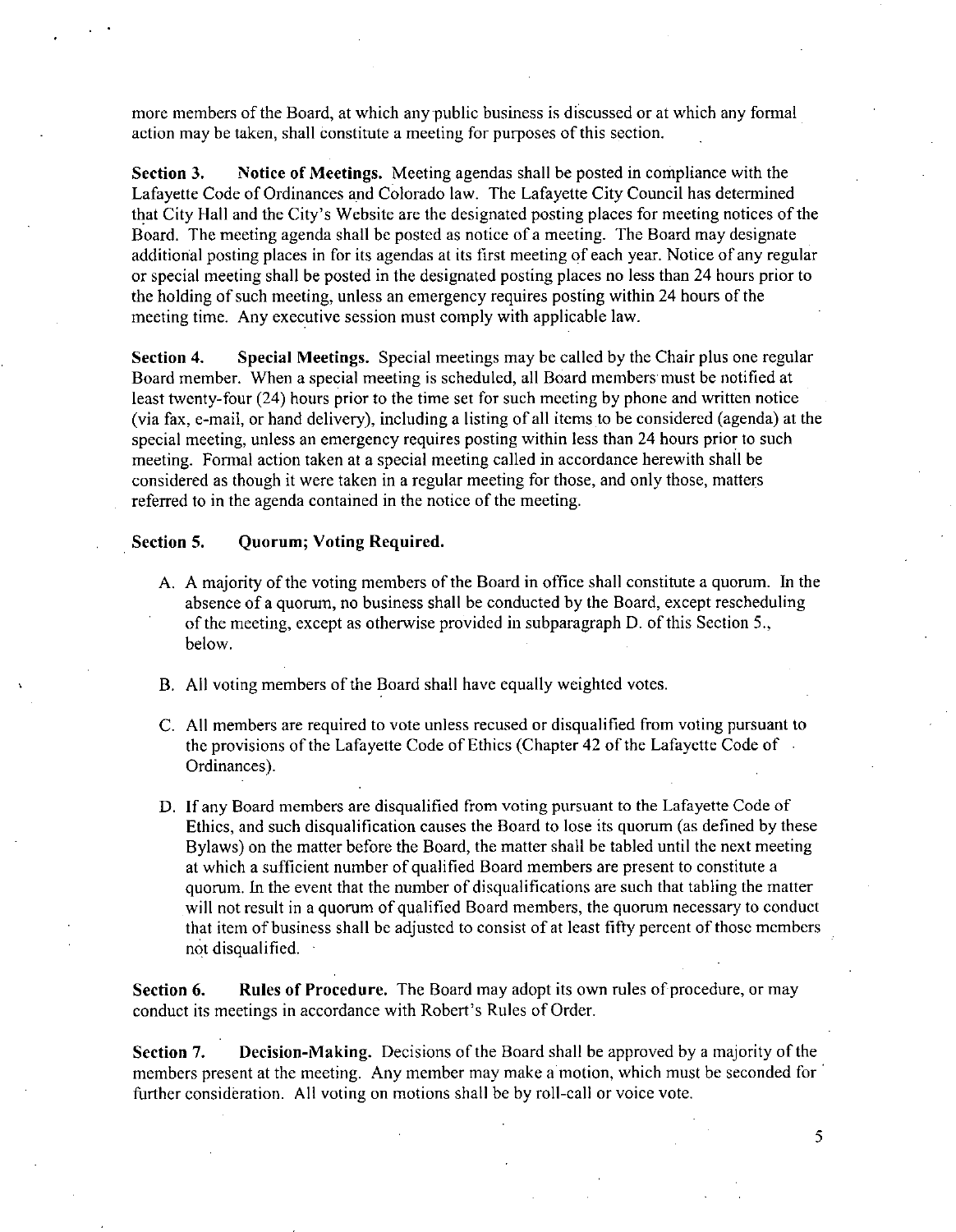Section 8. Public Participation. Meeting agendas shall include <sup>a</sup> designated time for public comments, not including comment on those items scheduled for <sup>a</sup> public hearing. All public comments must be made during the public comment segment of the agenda. Public attendees shall sit in the audience unless asked to sit with the Board during their comments. The Board may identify time limits for public comments at its discretion.

Section 9. Meeting Agendas. The form of Agendas shall be consistent with the guidelines and requirements set forth in the City of Lafayette "Style Guide and Policy Manual for Meeting Agendas and Minutes."

Section 10. Meeting Minutes. Written minutes shall be made for all Board meetings. The form and contents of meeting minutes shall be consistent with the guidelines and requirements set forth in the City of Lafayette "Style Guide and Policy Manual for Meeting Agendas and Minutes." The Board's minutes shall be posted on the City website when the agenda for the upcoming meeting is posted. The minutes of each meeting shall be approved by the Board at its next meeting and the signed original shall be provided to the City Clerk.

# ARTICLE VI. SPECIAL AND STANDING COMMITTEES

Section 1. Special Committees. Special committees may be authorized and formed for special, limited purpose(s), and to work on specific issues or projects, as needed. A special committee shall serve only until completion of the special, limited purpose(s) for which it was formed. Recommendations of a special committee must be approved by the Board before being considered officially adopted.

Section 2. Standing Committees. There shall be no standing committee(s) of the Board, unless authorized by City Council.

Section 3. Committee Chairs. A member of the Board shall serve as the chair of any committee.

### ARTICLE VII. COMMITMENT TO THE PUBLIC

Section 1. Commitment to the Public. Board members' commitment to the public shall be demonstrated by adherence to all Colorado and City of Lafayette laws, rules and regulations regarding conduct of public officials, including, but not limited to, Chapter 42 (Code of Ethics) of the Lafayette Code of Ordinances.

Section 2. Conflict of Interest. The Board shall adhere to all Colorado and City of Lafayette laws, rules and regulations that may pertain to the avoidance of conflict of interest, including, but not limited to, Chapter 42 (Code of Ethics) of the Lafayette Code of Ordinances.

Section 3. Communications Among Members. Board members shall adhere to all Colorado and City. of Lafayette laws, rules and regulations governing government communications.